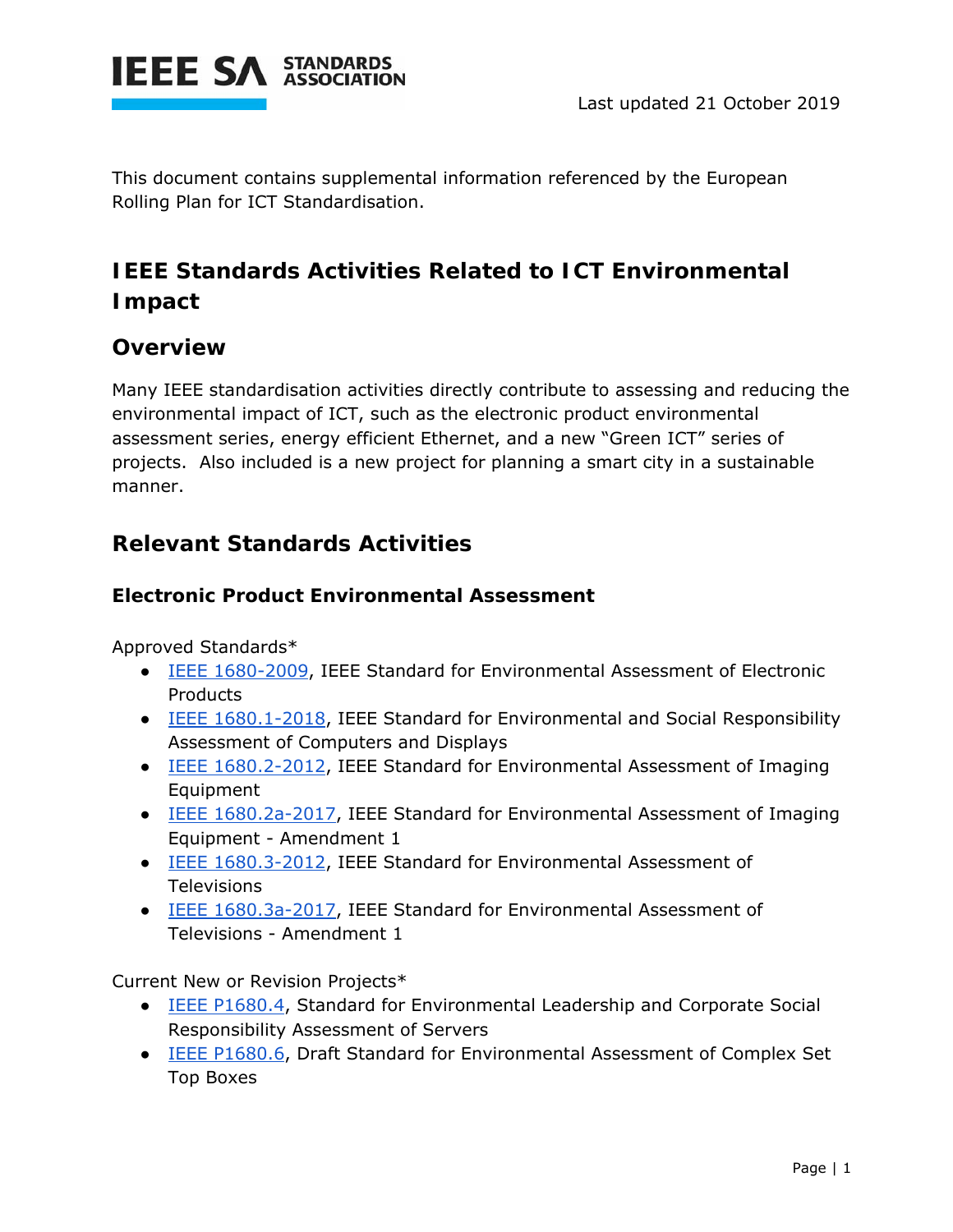

#### **Waste, Pollution**

Approved Standards\*

- **IEEE N42.18-2004 American National Standard Specification and** Performance of On-Site Instrumentation for Continuously Monitoring Radioactivity in Effluents, American National Standard
- IEEE 2413-2019 IEEE Approved Draft Standard for an Architectural Framework for the Internet of Things (IoT)

Current New or Revision Projects\*

- IEEE P982.1 Standard for Measures of the Software Aspects of Dependability
- IEEE P2413.1 Standard for a Reference Architecture for Smart City (RASC)

#### **Networking, Power, Energy**

Approved Standards\*

- IEEE 802.3-2018, which incorporates energy efficient networking
- IEEE 802.3bt-2018 IEEE Standard for Ethernet Amendment 2: Physical Layer and Management Parameters for Power over Ethernet over 4 pairs
- IEEE 802.3cb-2018 IEEE Standard for Ethernet Amendment 1:Physical Layer Specifications and Management Parameters for 2.5 Gb/s and 5 Gb/s Operation over Backplane
- IEEE 802.3cd-2018 IEEE Standard for Ethernet Amendment 3: Media Access Control Parameters for 50 Gb/s and Physical Layers and Management Parameters for 50 Gb/s, 100 Gb/s, and 200 Gb/s Operation
- IEEE 1547-2018 IEEE Standard for Interconnection and Interoperability of Distributed Energy Resources with Associated Electric Power Systems Interfaces
- IEEE 1547.1-2005 IEEE Standard Conformance Test Procedures for Equipment Interconnecting Distributed Resources with Electric Power Systems
- IEEE 1547.1a-2015 IEEE Standard Conformance Test Procedures for Equipment Interconnecting Distributed Resources with Electric Power Systems - Amendment 1
- IEEE 1547.2-2008 IEEE Application Guide for IEEE Std 1547(TM), IEEE Standard for Interconnecting Distributed Resources with Electric Power Systems
- IEEE 1547.3-2007 IEEE Guide for Monitoring, Information Exchange, and Control of Distributed Resources Interconnected with Electric Power Systems
- IEEE 1547.4-2011 IEEE Guide for Design, Operation, and Integration of Distributed Resource Island Systems with Electric Power Systems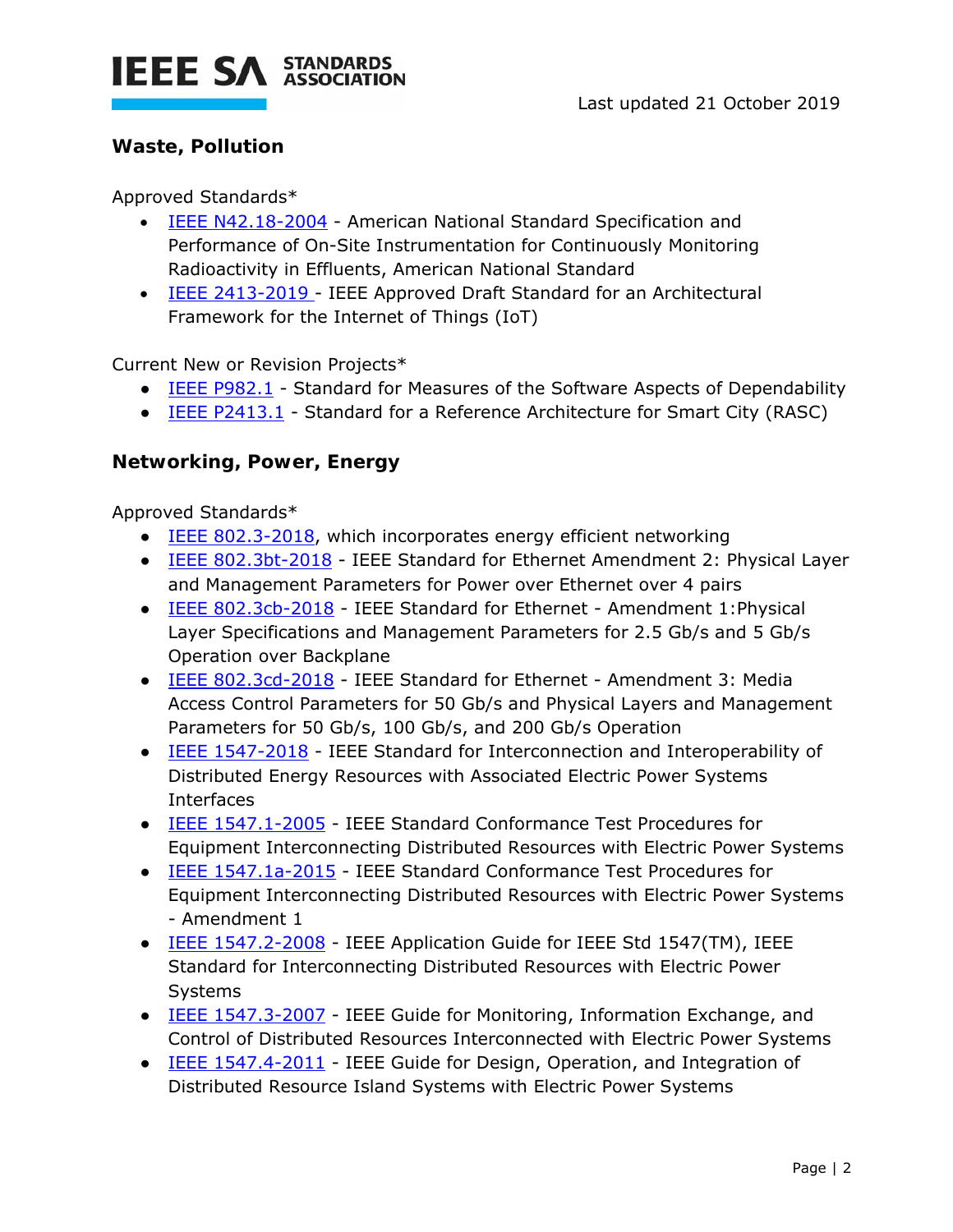# **IEEE SA STANDARDS**

- IEEE 1547.6-2011 IEEE Recommended Practice for Interconnecting Distributed Resources with Electric Power Systems Distribution Secondary **Networks**
- IEEE 1547.7-2013 IEEE Guide for Conducting Distribution Impact Studies for Distributed Resource Interconnection
- IEEE 1889-2018, Guide for Evaluating and Testing the Electrical Performance of Energy Saving Devices
- IEEE 18880-2015 ISO/IEC/IEEE Information technology- Ubiquitous green community control network protocol
- IEEE 18881-2016 ISO/IEC/IEEE International Standard -- Information technology -- Ubiquitous green community control network -- Control and management
- IEEE 18883-2016 ISO/IEC/IEEE International Standard -- Information technology -- Ubiquitous green community control network – Security
- IEEE 1901-2010 IEEE Standard for Broadband over Power Line Networks: Medium Access Control and Physical Layer Specifications
- IEEE 1901a-2019 IEEE Standard for Broadband over Power Line Networks: Medium Access Control and Physical Layer Specifications -- Amendment 1: Enhancement for Internet of Things Applications
- IEEE 1904.1-2017, IEEE Standard for Service Interoperability in Ethernet Passive Optical Networks (SIEPON)
- IEEE 2030-2011 IEEE Guide for Smart Grid Interoperability of Energy Technology and Information Technology Operation with the Electric Power System (EPS), End-Use Applications, and Loads
- IEEE 2030.1.1-2015 IEEE Standard Technical Specifications of a DC Quick Charger for Use with Electric Vehicles
- IEEE 2030.2-2015 IEEE Guide for the Interoperability of Energy Storage Systems Integrated with the Electric Power Infrastructure
- IEEE 2030.2.1-2019 IEEE Approved Draft Guide for Design, Operation, and Maintenance of Battery Energy Storage Systems, both Stationary and Mobile, and Applications Integrated with Electric Power Systems
- IEEE 2030.5-2018 IEEE Standard for Smart Energy Profile Application Protocol

Current New or Revision Projects\*

- **IEEE P802.1Qdj** Standard for Local and Metropolitan Area Networks--Bridges and Bridged Networks Amendment: Configuration Enhancements for Time-Sensitive Networking
- IEEE P1547a Standard for Interconnection and Interoperability of Distributed Energy Resources with Associated Electric Power Systems Interfaces Amendment to IEEE Std 1547-2018 to provide more flexibility for adoption of abnormal operating performance Category III